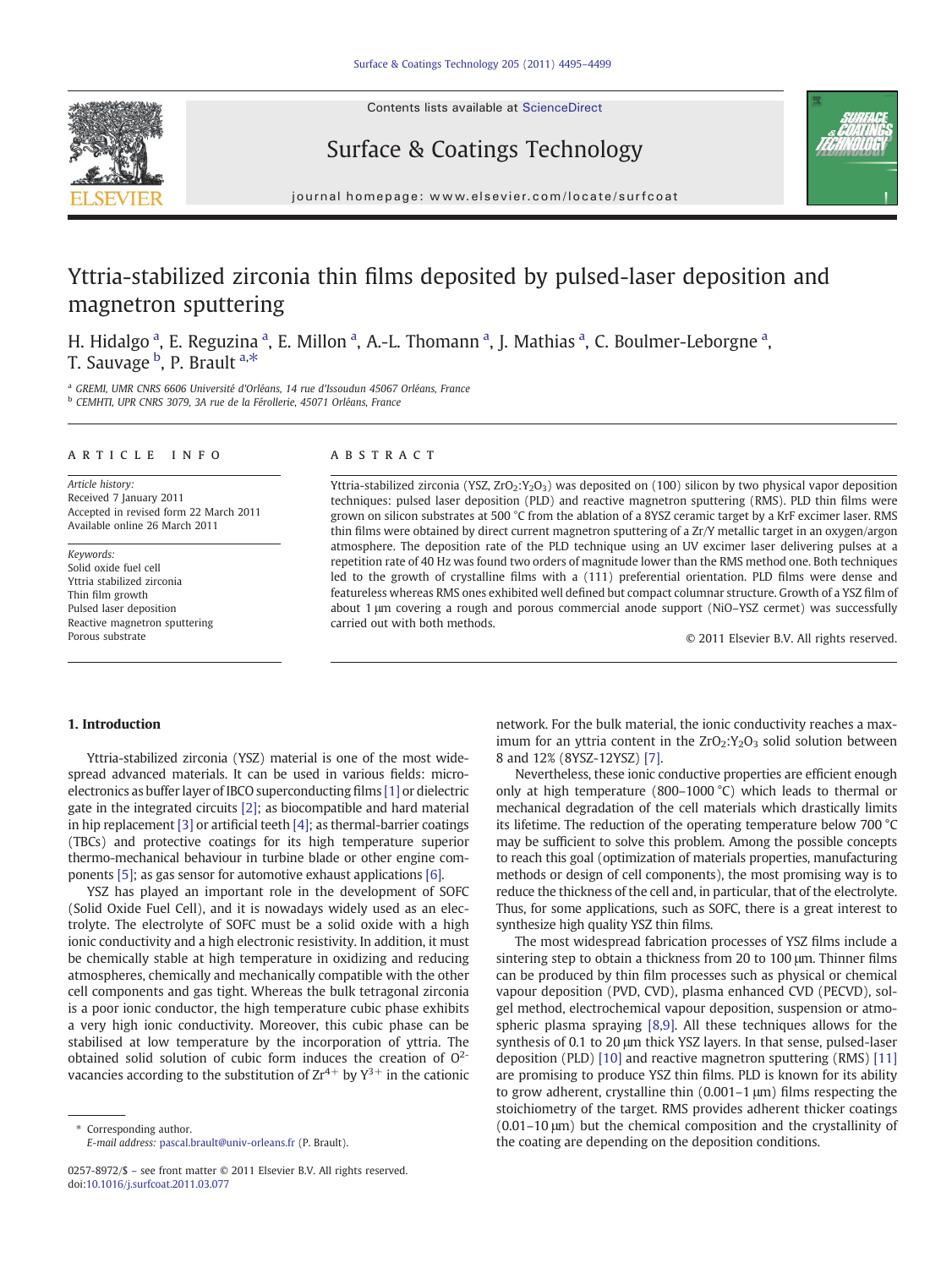<span id="page-1-0"></span>In this paper, a comparative study of YSZ thin films obtained by PLD and RMS is reported. First, YSZ films are grown onto silicon substrate in experimental conditions leading to films with the best quality by each technique. Their morphological and structural features are investigated and compared. In a second step, YSZ films are deposited by PLD and RMS on a commercial NiO–YSZ anode (SOFC application). Since this material is rough and porous, it is of particular importance to check the morphology and the conformity of the deposited films This is a first step to fulfil for ensuring good properties of the films and, in the present example, evidencing the possibility to use PVD YSZ thin films as electrolyte in SOFC structures.

# 2. Experimental

PLD experiments were performed in the equipment described in reference [\[12\]](#page-4-0) which offers the possibility to work with either one laser beam or two lasers in cross-beam configuration (cross-beam PLD). In the present study, the classical PLD geometry was used: only a single beam delivered by a KrF excimer laser (Lambda Physics Compex: wavelength 248 nm, pulse duration 27 ns, repetition rate 40 Hz) was focused  $(1.5 \text{ mm diameter})$  by 2 cylindrical MgF<sub>2</sub> lenses (respectively 12.5 and 22.5 cm semi-axes) on a rotating 5.08 cm (2″) diameter 8YSZ sintered ceramic target to reach an energy density (fluence) of about 2 J cm<sup>-2</sup>. The incidence angle of the laser beam on the target was 30°. Before deposition, the stainless steel deposition chamber was evacuated down to  $10^{-4}$  Pa using a turbo molecular pump. The substrates were fixed with silver paste on a substrate holder located 6 cm away from the target. The surface temperature was raised up to 500 °C by a resistive heater. Before deposition, the target was irradiated by the laser beam in order to remove surface impurities and to prevent droplet ejection. Meanwhile, the samples were protected by a stainless steel shutter. During deposition, the oxygen pressure in the PLD chamber can be controlled in the  $10^{-4}$ to 100 Pa range in order to grow YSZ film with the correct oxygen stoichiometry. According to preliminary studies, the oxygen pressure was kept at  $10^{-4}$  Pa. After the deposition step, the samples were cooled down to room temperature with the same oxygen pressure.

Magnetron sputtering experiments were performed in a stainless steel deposition chamber using a 2″– planar magnetron (Thin Film Consulting ION′C-2″) powered by a direct current power supply (A2E technologies — 1000 V, 2 A): the current intensity was set at 1 A, which induced a bias voltage value of 370 V. A vacuum-melted metallic zirconium-yttrium target (82/18%wt, NEYCO 99.5%) was clamped onto the cathode. A 5 cm-long chimney was used to avoid deposition everywhere in the chamber. Before deposition, the chamber was evacuated down to  $10^{-4}$  Pa using a turbo molecular pump; the pressure during deposition was 1 Pa. Argon (Air Liquide 99.9995%) and oxygen (Air Liquide 99.9995%) flow rates were monitored by two mass flow controllers respectively at 4 and 2 sccm. In this range of oxygen to argon flow rate ratio, the deposition mode is still metallic [\[13\]](#page-4-0) in our conditions. Indeed, the deposition conditions were chosen to achieve both high deposition rate and high oxidation level of the films. The samples were fixed with silver paste on a substrate holder located 7 cm away from the target. During deposition, the surface temperature of the sample was not controlled. Nevertheless, the maximum value reached during deposition was evaluated to be lower than 100 °C.

The film thickness and the surface morphology were determined by scanning electron microscopy (SEM, Carl Zeiss supra-40 FEG-SEM) by using the secondary electron mode detection. The film composition was studied by energy dispersion spectroscopy (EDS, Brucker XFlash Detector 4010 coupled with the SEM) and by Rutherford Backscattering Spectroscopy (RBS) using a 2000 keV <sup>4</sup>He<sup>+</sup> ion beam from a Van de Graff accelerator (CEMHTI laboratory). RBS is used to evaluate the global composition of heavy elements of thin films. However, the molar mass of zirconium and yttrium are too close to be discriminated by RBS. EDS is thus used to estimate the ratio between zirconium and yttrium. RBS spectra were simulated with the SIMNRA software [\[14\]](#page-4-0). For thick films, RBS techniques cannot be used and only EDS measurements were carried out. EDS is not accurate to measure the concentration of light elements such as oxygen. Nevertheless, for thin films (less than 1 μm thick), we have evidenced that the oxygen amounts estimated by EDS and RBS are very close to each others. The relative precision of oxygen concentration is estimated to be around 5%. Finally, the control of phases and their preferred orientation regarding the surface substrate was performed by θ–2θ X-ray Diffraction (XRD) using the Cu K $\alpha$  radiation ( $\lambda = 1.54056$  Å) in the 25°– 62° 2θ range.

First,  $20 \text{ mm} \times 20 \text{ mm}$  Si(100) wafers were used as reference substrate. Silicon substrates are ultrasonically cleaned in ethanol and acetone, still presenting the native oxide. In a second step, YSZ thin films were deposited on a ultrasonically cleaned commercial NiO–YSZ anode supplied by InDec.

#### 3. Results and discussion

For growing crystalline films, it can be used a high substrate temperature allowing to improve the surface mobility of the species reaching the substrate. A high substrate temperature can be easily applied in PLD experiments while our RMS device is not equipped with a heated substrate holder making impossible the growth at high temperatures. For better comparison purpose, RMS films have been annealed in air atmosphere at 600 °C. Nevertheless such annealing process performed on the RMS thin film was found to have no influence on the film characteristics. Superficial and crosssectional morphology, crystalline phase and chemical composition were exactly the same before and after annealing. This indicates that as-deposited RMS films are very stable under oxidizing conditions. Stability in oxidizing atmosphere is one of the well known properties of YSZ [\[15\]](#page-4-0). Thus, in the following, as-deposited RMS and PLD thin films will be presented and compared.

According to SEM experiments both in top view and cross section, the surface of YSZ films grown by PLD is very smooth [\(Fig. 1](#page-2-0)a). The grain boundaries between crystallites are not visible. Only few particles corresponding to droplet formation are evidenced. The view in cross section ([Fig. 1b](#page-2-0)) shows a close compact columnar structure with 100 nm width columns. The total thickness of the film is around 430 nm after 3 h deposition time. The deposition rate is therefore in agreement with typical values reported for PLD oxide films [\[16,17\].](#page-4-0) SEM images of RMS films highlight a different morphology: a rough surface composed by angular-shaped structures (few hundreds of nanometer) [\(Fig. 2](#page-2-0)a). The film thickness is 2.5 μm after a time of deposition of 10 min [\(Fig. 2b](#page-2-0)). The obtained deposition rate is classical of RMS experiments and is two orders of magnitude higher than that of PLD one, in the present experimental conditions. RMS films are characterized by a columnar structure. However, it can be noticed that the columns are better defined than for PLD films. Their width is around 100 nm. The fracture occurs mainly between the columns which do not evidence a cylindrical shape but rather an angular morphology.

The differences observed on surface morphology of PLD and RMS films depending on the deposition technique, may be explained by the difference in the energy of particle impinging onto the surface and the surface temperature. The energy of the atoms reaching the substrate, sputtered from the magnetron sputtering target, is calculated by the SIMTRA software [\[18\]:](#page-4-0) in our conditions, the median value of the impinging particles energy is about 4 eV whereas the mean one is about 21 eV. In comparison, the median kinetic energy of species during the expansion of plasma plume in PLD is around several tenths of eV [\[19,20\].](#page-4-0) Moreover, magnetron sputtering process is carried out at high pressure and low temperature leading to a lower energy supplied to the growing film. PLD films are grown at low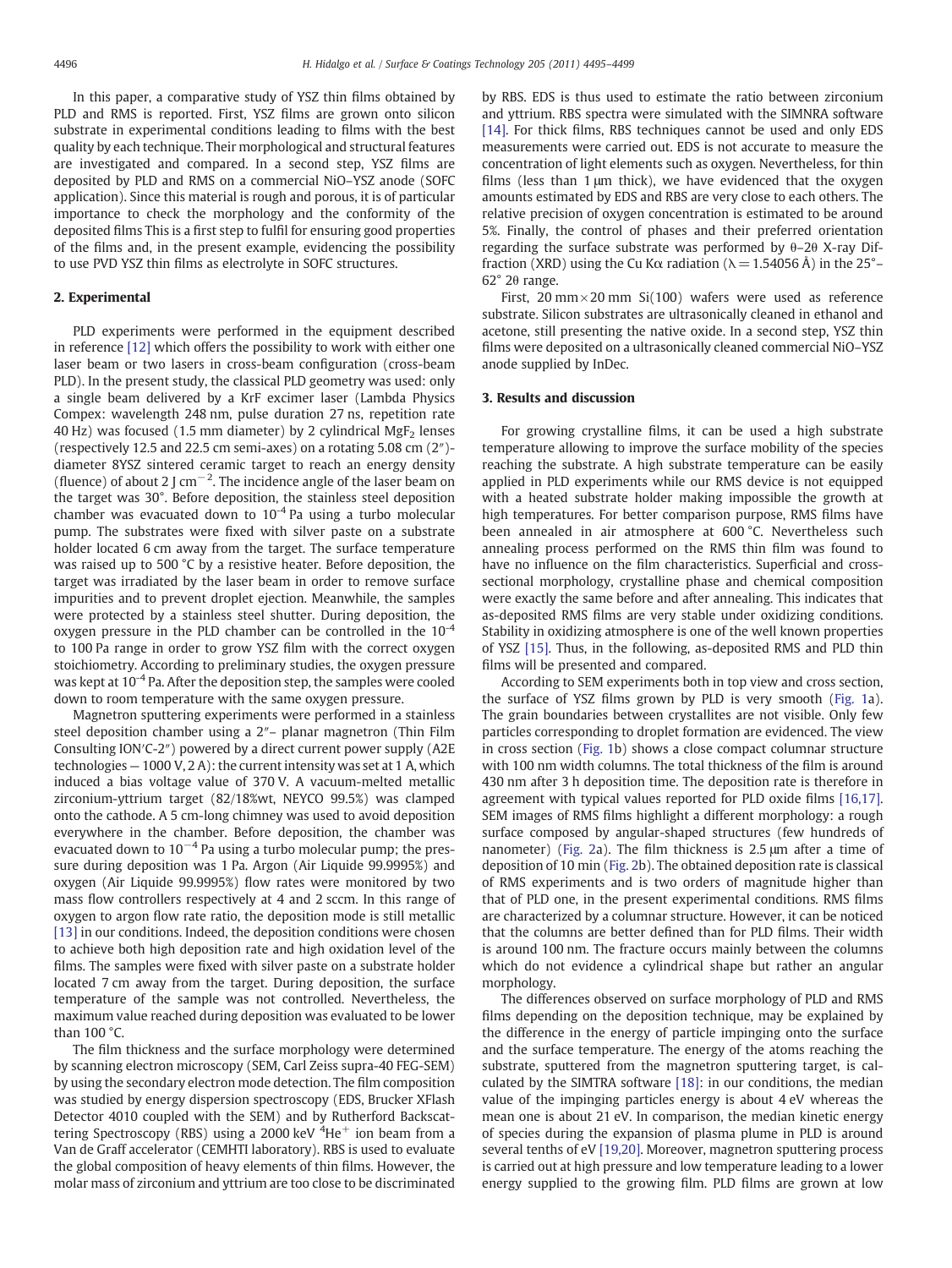<span id="page-2-0"></span>

Fig. 1. SEM micrographs of YSZ films grown by PLD on (100) Si substrate at 500 °C under  $10^{-4}$  Pa: a) top view, b) cross-section.

pressure and high temperature. The high energy available during the growth in PLD induces a high surface mobility of adatoms. As a consequence the growth of homogeneous and smooth films is favoured in PLD experiments.

The composition of films has been analysed by RBS or EDS according to the thickness of films (see [Experimental](#page-1-0) section). Table 1 shows the atomic percentage of elements detected in thin films in comparison with the expected 8YSZ composition and the target ones. In addition to the expected zirconium, yttrium, oxygen and silicon elements, hafnium was detected at relatively low percentage (lower than 0.4%). Due to similar chemical properties with zirconium, hafnium is commonly present as impurity in commercial zirconium compounds (1% in the target). Nevertheless, the obtained low content in the films is expected not to be efficient for modifying the properties of the YSZ films. Thereafter, hafnium content will be incorporated in the zirconium one.

The amount of yttria (x) in the  $(1-x)ZrO<sub>2</sub>: (x)Y<sub>2</sub>O<sub>3</sub>$  solid solution which plays an important role on the ionic conductivity [\[7\]](#page-4-0), is calculated from the Zr to Y atomic ratio  $\left(x = \frac{\mathcal{X}Y}{2(\mathcal{X}Hf + \mathcal{X}Zr) + \mathcal{X}Y}\right)$ . The second parameter given in Table 1 is the oxygen content normalized to the sum of the metallic elements fractions (Zr, Y and Hf). It gives some insight into the oxidation degree of the films.

The composition of PLD films is very close to the 8YSZ one meaning that a congruent transfer has occurred from the target to the film. The oxygen stoichiometry showed that the metallic elements are fully oxidized and the oxygen stoichiometry is reached even if the films have been grown under vacuum. This result is not in agreement with what Heiroth et al. [\[15\]](#page-4-0) have found for YSZ films deposited onto sapphire substrates by PLD (KrF laser,  $4$  J/cm<sup>2</sup> and 600 °C). These authors evidenced that for oxygen pressures lower than 1 Pa, films are oxygen deficient. They attributed this effect to a dynamical laser



Fig. 2. SEM micrographs of YSZ films grown by RMS on (100) Si substrate at room temperature under 1 Pa: a) top view, b) cross-section.

induced oxygen deficiency of the target. It seems that in our conditions, by using a lower fluence  $(2 J/cm<sup>2</sup>)$ , the metallic flux coming from the target is weaker, which allows recovering the expected stoichiometry even at lower oxygen pressure (vacuum).

Due to an excess of yttrium in the RMS target, the as-deposited RMS films are Y-enriched as the composition of the target is replicated in the coating. In Table 1, it can be seen that the oxygen atomic percentage is slightly lower for RMS film than the expected one; but the value stays in the confidence limit of the EDS technique. However, when calculating the oxygen ratio normalized to the sum of metallic elements fractions, it appears that this film is not fully oxidized. This is not surprising, since the deposition process was carried out in the metallic mode in order to achieve high deposition rate. Nevertheless, whatever the deposition technique used, the films are well oxidized and the yttria doping level lies in the range required to ensure maximum ionic conductivity [\[7\]](#page-4-0).

The diffraction patterns corresponding to the PLD and RMS films are presented in [Fig. 3a](#page-3-0) and b, respectively. XRD diagrams of YSZ

#### Table 1

atomic concentrations, yttria doping and oxygen to metallic element ratio measured for PLD and RMS films. The composition of the targets and the expected 8YSZ one is given as reference.

|                   | 8YSZ | <b>PLD</b> |              | Magnetron sputtering |              |  |
|-------------------|------|------------|--------------|----------------------|--------------|--|
|                   |      | Target     | As deposited | Target               | As deposited |  |
| Zr                | 29.1 | 29.8       | 28.6         | 77.8                 | 30.9         |  |
| Υ                 | 5.1  | 4.7        | 5.0          | 21.2                 | 7.9          |  |
| O                 | 65.8 | 65.0       | 66.4         |                      | 60.9         |  |
| Hf                |      | 0.5        | 0.4          | 1.0                  | 0.3          |  |
| X                 | 8.0  | 7.2        | 7.9          | 11.9                 | 11.2         |  |
| $O/(Zr + Hf + Y)$ | 1.93 | 1.86       | 1.95         |                      | 1.56         |  |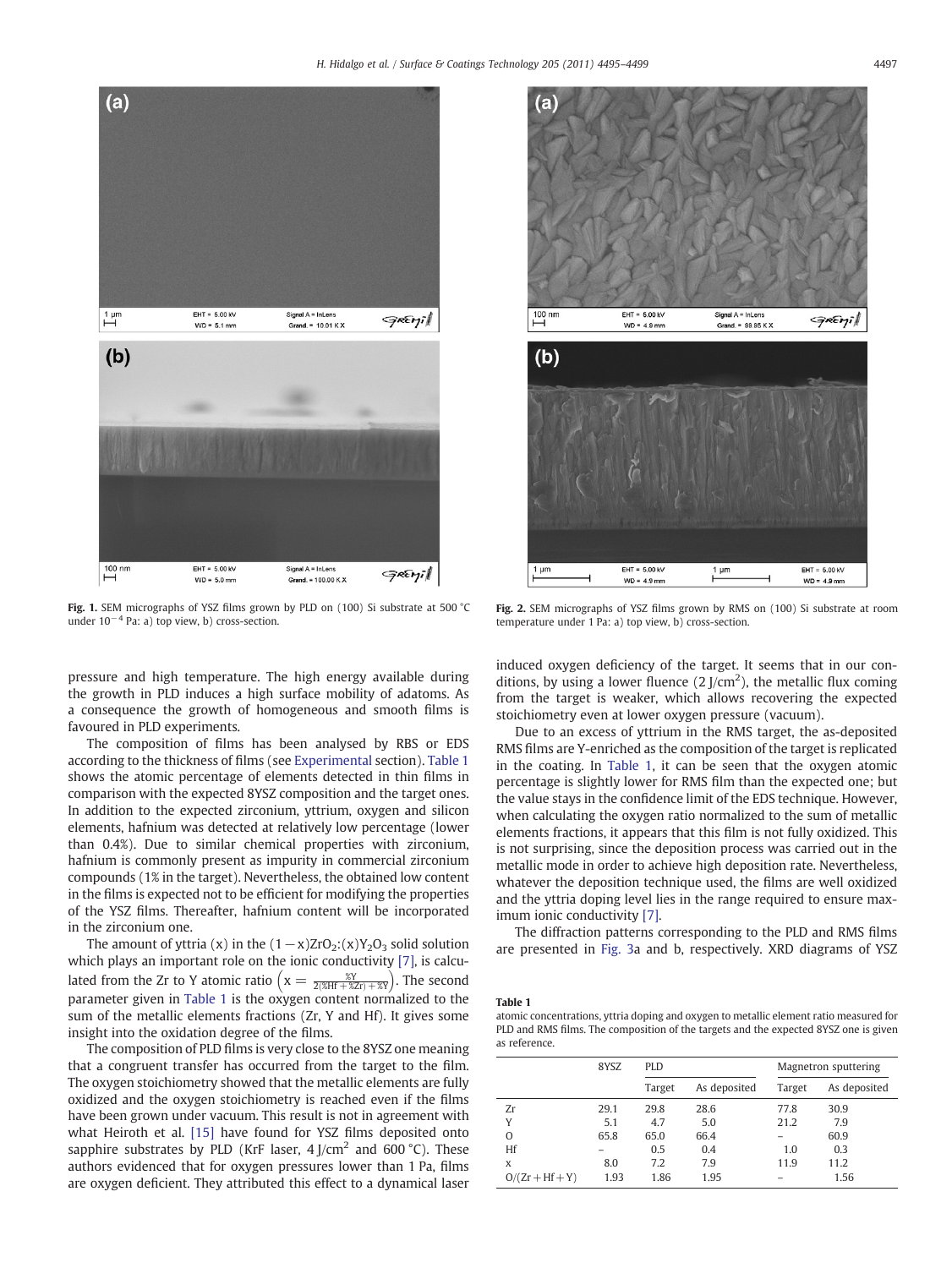<span id="page-3-0"></span>

Fig. 3. θ–2θ XRD diagrams: a) YSZ film grown by PLD on Si substrate at 500 °C under 10−<sup>4</sup> Pa b) YSZ films grown by RMS on Si substrate at room temperature under 1 Pa.

thin films obtained by the both techniques can be indexed by the cubic phase of the solid solution of yttria in zirconia (JCPDS 30-1468). Table 2 gathered the relative intensity of (111), (002), (220) and (311) diffraction lines. The intensities  $I<sub>ICPDS</sub>$  of the main diffraction planes of  $Y_{0.15}Zr_{0.85}O_{1.93}$  is given from the JCPDS file as reference for polycrystalline material without preferred orientation of the crystallites. In the case of RMS and PLD films, the preferred orientation of crystallites (calculated in %) is determined by the I′/ΣI′ ratios, I′ being the I/I<sub>JCPDS</sub> ratios and  $\Sigma$ I' the sum of the intensity ratios of the diffraction peaks. The obtained values evidence a (111) preferred orientation of the crystallites of the PLD and RMS films. Whatever the obtained films studied, the (200) and (220) orientation remain very weak. The fraction of crystallites with the (hkl) plane parallel to the substrate surface was evaluated from the data displayed in Table 2. The PLD film presents a nearly perfect (111) out-of-plane orientation (91%) and the RMS coating a (111) preferential orientation, with the (311) orientation being not negligible (34%).

The grain size calculated from the Scherrer formula for the major (111) diffraction peak reached a value of 48 nm for RMS coating whereas the grain size of PLD coating is twice lower (about 25 nm).

If we refer to Mahieu et al. work [\[21\]](#page-4-0) on YSZ thin films using the structure zone model formalism, a (111) preferential orientation is attributed to a growth process that takes place in the zone II. This means that sufficient energy is brought to the surface during deposition so that the columns grow with the plane of lower surface energy parallel to the substrate [\[22\]](#page-4-0). In the case of cubic YSZ, this corresponds to the (111) plane. The fact that PLD film is perfectly (111) oriented indicates that the energy transferred to the surface is higher.

The structural and morphological investigations on YSZ films grown by PLD and RMS on silicon single crystal show that both techniques are valuable to produce high quality YSZ thin films which look dense and on which no pinholes have been found. Their composition is close to 8YSZ, and they exhibit a cubic structure with a (111) preferred orientation.

If a silicon substrate has been useful to determine the relevant parameters for growing good quality YSZ films by PLD and RMS, such support is not a suitable for most of the possible applications. In the case of SOFC-based the YSZ electrolyte requires to be deposited on a true anode material. A commercial (Ra= 2.4 μm) NiO–YSZ anode supplied by InDec was chosen as an example of a porous and rough support. 1 μm-thick PLD (8 h deposition time) and 2 μm-thick (10 min deposition time) RMS coatings were deposited in the previously used deposition conditions.

Whatever the deposition techniques used, large scale SEM top views expose that the film deposited on the anodes presented no pinholes. Furthermore no rupture can be evidenced on SEM crosssection images after cleaving ([Fig. 4](#page-4-0)). The observations in crosssection show that the PLD and RMS coatings followed the surface roughness of the substrate. However, the surface morphology was very different: since the PLD film is smooth, it replicates the granular shape of the anode surface, whereas the RMS film roughness partly overlaps the grain structure of the substrate. The RMS film was angular shaped like the film surface morphology observed on silicon [\(Fig. 2\)](#page-2-0).

The columnar morphology of RMS coatings was again better distinguishable compared to PLD coatings. The synthesis of dense and featureless YSZ thin films by PLD on NiO–YSZ substrates has already been reported [\[23\]](#page-4-0). On the contrary, well defined columns were evidenced on the YSZ film grown by RMS as reported by Briois et al. [\[11\]](#page-4-0). Our results are thus in good agreement with very few available works dedicated to these kinds of thin films for SOFC application. They prove that PLD and RMS techniques are both interesting techniques for further development of YSZ films (in the thickness range 0.1 to 10 μm) even when rough supports are required for the application.

## 4. Conclusion

Yttria-stabilized zirconia (YSZ, ZrO<sub>2</sub>:Y<sub>2</sub>O<sub>3</sub>) was deposited on (100) silicon by pulsed-laser deposition carried out in vacuum from a ceramic target and by direct current reactive magnetron sputtering from a Zr/Y metallic target in reactive atmosphere. PLD produces dense and structureless films in the cubic phase with a strong orientation of crystallites according to the (111) plane parallel the surface substrate. The oxygen stoichiometry of PLD films is preserved while a slight depletion in yttrium is observed. In the used experimental

#### Table 2

Normalised intensities I (%), I/I<sub>JCPDS</sub> ratios (noted I'), preferred orientations calculated from the I'/ΣI' ratios and FWHM of the (hkl) diffraction planes measured on the PLD and RMS films.

| (hkl) | 8YSZ bulk       | RMS film |                    |                |            | PLD film          |                    |                   |            |
|-------|-----------------|----------|--------------------|----------------|------------|-------------------|--------------------|-------------------|------------|
|       | $I_{ICPDS}$ (%) | 1(%)     | $U = I/IICPDS$     | $I'/\Sigma I'$ | FWHM $(°)$ | 1(%)              | $I' = I/IICPDS$    | $I'/\Sigma I'$    | FWHM $(°)$ |
| 111   | 100             | 100      |                    | 44%            | 0.40       | 100               |                    | 91%               | 0.21       |
| 200   | 25              | 6.5      | 0.26               | 11%            | 0.20       | $\qquad \qquad -$ | $-$                | $\qquad \qquad -$ | $-$        |
| 220   | 55              | 12       | 0.22               | 9%             | 0.52       |                   | 0.02               | 2%                | 0.36       |
| 311   | 40              | 31       | 0.77               | 34%            | 0.20       |                   | 0.07               | 6%                | 0.31       |
|       |                 |          | $\Sigma I' = 2.25$ |                |            |                   | $\Sigma I' = 1.09$ |                   |            |